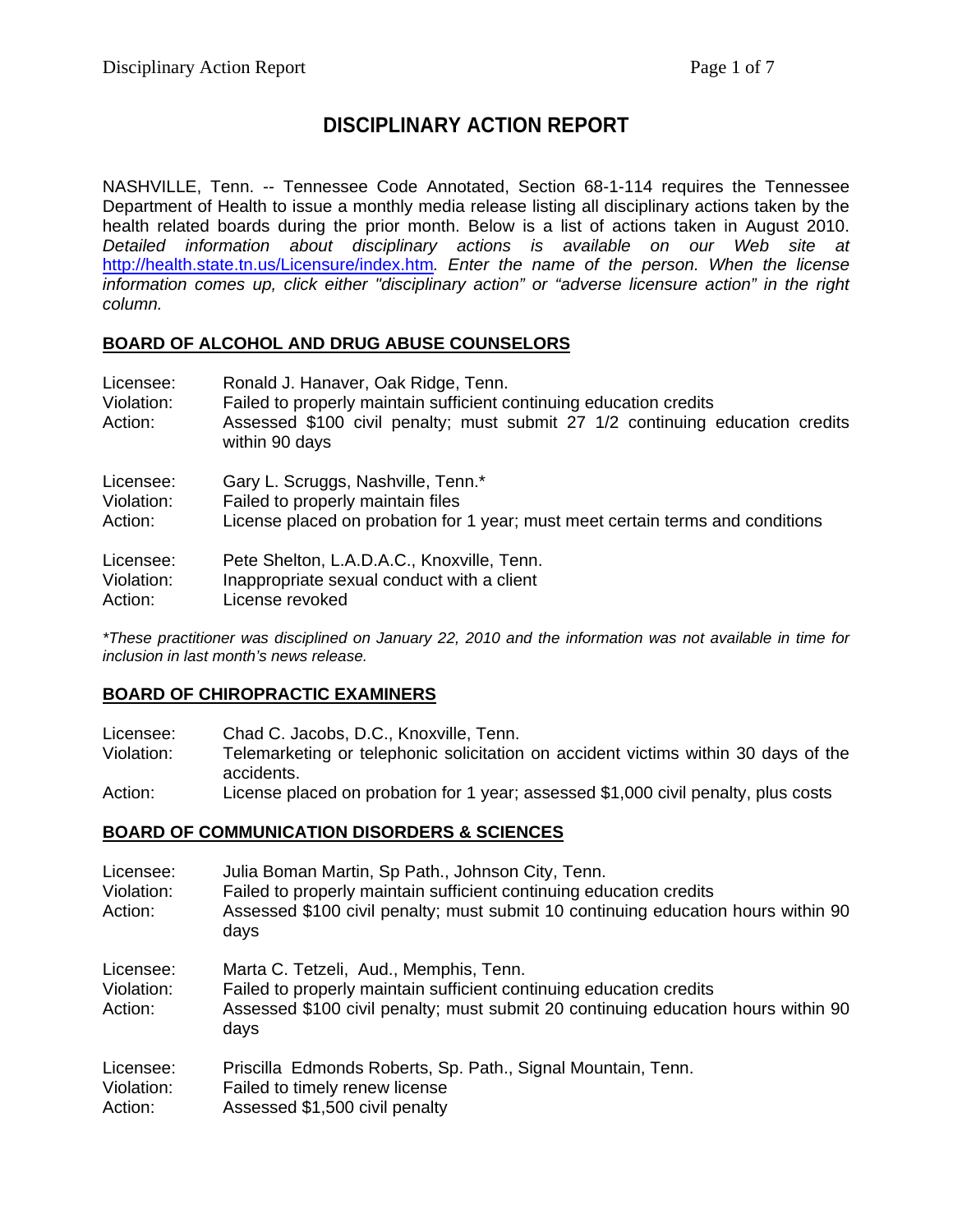### **BOARD OF DENTISTRY**

Licensee: Dana M. Swift, D.A., Memphis, Tenn. Violation: Lapsed registration Action: Assessed \$250 civil penalty

### **BOARD OF MEDICAL EXAMINERS**

Licensee: John W. Bacon, M.D., Gallatin, Tenn.<br>Violation: Inappropriately prescribing Inappropriately prescribing Action: License placed on probation for 5 years; assessed \$25,000 civil penalty, plus costs

# **BOARD OF NURSING**

| Licensee:<br>Violation:<br>Action: | Michele L. Bialy, A.P.N., Batavia, New York<br>Violation of Board Order<br>License revoked                                                                                                                                                                                                              |
|------------------------------------|---------------------------------------------------------------------------------------------------------------------------------------------------------------------------------------------------------------------------------------------------------------------------------------------------------|
| Licensee:<br>Violation:<br>Action: | Elaine J. Boyd, R. N., Memphis, Tenn.<br>Guilty of a crime; admitted to abuse of drugs<br>License voluntarily surrendered/revoked                                                                                                                                                                       |
| Licensee:<br>Violation:<br>Action: | Jackie L. Collins, R.N., Norris, Tenn.<br>Removed controlled substances from a facility without authorization from a<br>licensed prescriber; working while impaired<br>License revoked; ssessed \$1,000 civil penalty, plus costs                                                                       |
| Licensee:<br>Violation:<br>Action: | Amy E. Everett, L.P.N., Oliver Springs, Tenn.<br>Guilty of a crime; positive drug screen<br>License suspended; must meet certain terms and conditions; assessed \$500 civil<br>penalty, plus costs                                                                                                      |
| Licensee:<br>Violation:<br>Action: | Julia Ferguson, R.N., Knoxville, Tenn.<br>Removal of controlled substances without authorization from a licensed prescriber;<br>working while impaired<br>License placed on probation to run concurrent with monitoring contract already in<br>place with the Tennessee Professional Assistance Program |
| Licensee:<br>Violation:<br>Action: | Sara D. Maiville, A.P.N., R.N., Thompson's Station, Tenn.<br>Removal of controlled substances without authorization from a licensed prescriber;<br>addicted to the use of alcohol or drugs<br>License summarily suspended                                                                               |
| Licensee:<br>Violation:<br>Action: | Darlene E. Radekin, L.P.N., Nashville, Tenn.<br>Engaging in acts of dishonestly which relate to the practice of nursing<br>License suspended; must meet certain terms and conditions; assessed \$650 civil<br>penalty, plus costs                                                                       |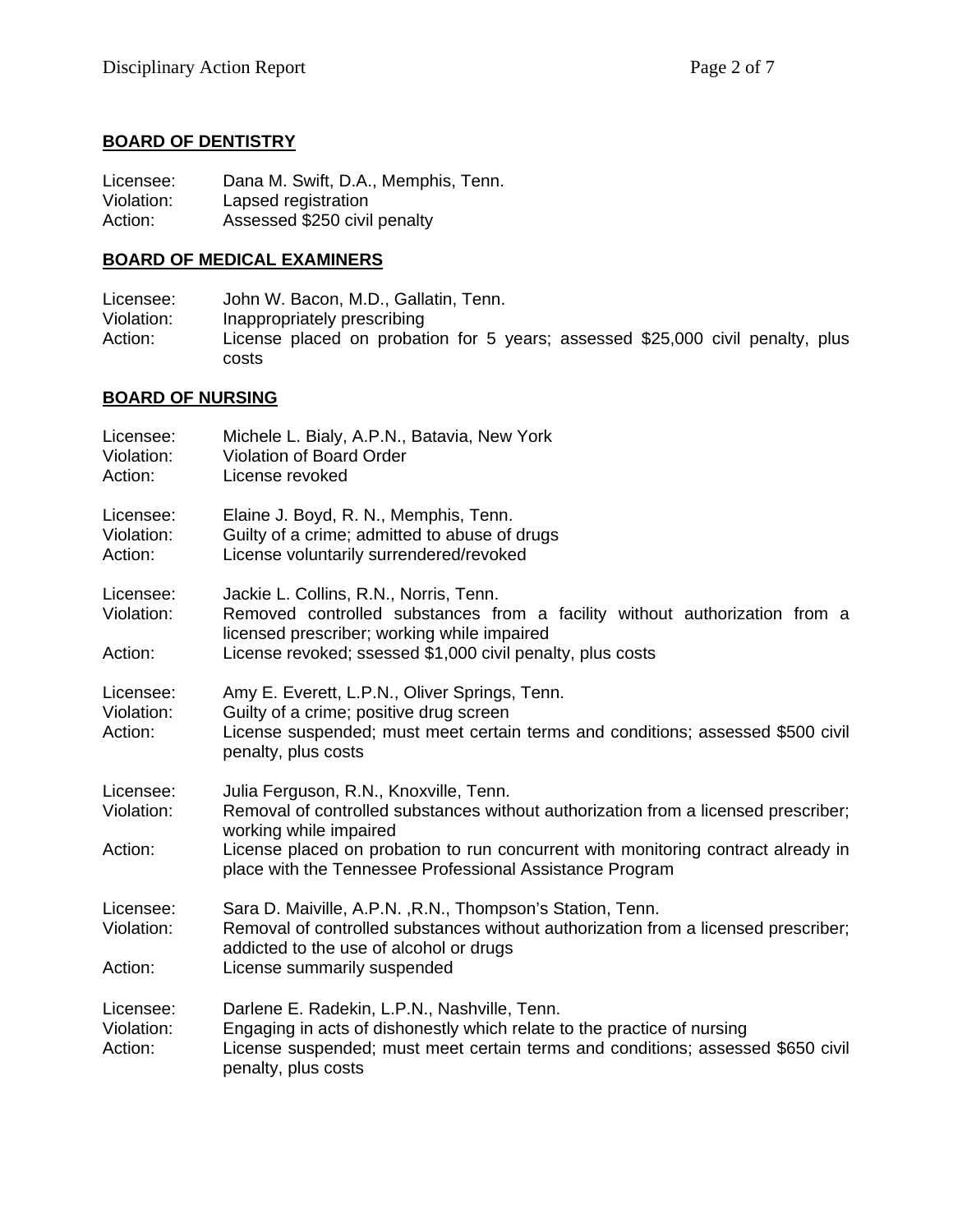| Licensee:<br>Violation: | Stacy G. Rayfield, A.P.N., R.N., Hillsboro, Tenn.<br>Pattern of substandard care, inappropriate prescribing, unprofessional conduct,<br>and deceptive practices |
|-------------------------|-----------------------------------------------------------------------------------------------------------------------------------------------------------------|
| Action:                 | License revoked                                                                                                                                                 |
| Licensee:               | Angela M. Richmond, R.N., Brighton, Tenn.                                                                                                                       |
| Violation:              | Action taken by the state of Texas                                                                                                                              |
| Action:                 | License revoked; assessed \$1,000 civil penalty, plus costs                                                                                                     |
| Licensee:<br>Violation: | Stephanie R. Sandy, L.P.N., Lafayette, Tenn.<br>Working while impaired; unfit or incompetent by reason of negligence, habits or<br>other cause                  |
| Action:                 | License summarily suspended                                                                                                                                     |
| Licensee:               | Elizabeth N. Smith, L.P.N., Sunbright, Tenn.                                                                                                                    |
| Violation:              | Failed to maintain adequate patient records; patient neglect                                                                                                    |
| Action:                 | License revoked                                                                                                                                                 |
| Licensee:               | Carol S. Swafford, L.P.N., Gleason, Tenn.                                                                                                                       |
| Violation:              | Impersonating another licensed practitioner                                                                                                                     |
| Action:                 | License placed on probation for 2 years; must meet certain terms and conditions                                                                                 |
| Licensee:               | Philisie Wilcox, A.P.N., R.N., Riddleton, Tenn.                                                                                                                 |
| Violation:              | Inappropriate prescribing                                                                                                                                       |
| Action:                 | A.P.N. certificate suspended for one year; must meet certain terms and conditions                                                                               |
| Licensee:               | Rachel Zwarton, L.P.N., Shelbyville, Tenn.                                                                                                                      |
| Violation:              | Unauthorized removal of a controlled substance                                                                                                                  |
| Action:                 | License suspended; must meet certain terms and conditions                                                                                                       |

#### **BOARD OF NURSING HOME ADMINISTRATORS**

| Licensee:  | Jason D. Steen, N.H.A., Midway, Tenn.                                     |
|------------|---------------------------------------------------------------------------|
| Violation: | Unfit or incompetent by reasons of negligence, habits, or other causes    |
| Action:    | License placed on probation for 1 year; must submit 6 hours of continuing |
|            | education regarding resident safety.                                      |

# **BOARD OF OSTEOPATHIC EXAMINERS**

| Licensee:  | Robert J. Sass, D.O., Hixon, Tenn.                          |
|------------|-------------------------------------------------------------|
| Violation: | Failed to maintain accurate patient records                 |
| Action:    | License reprimanded; must meet certain terms and conditions |

# **BOARD OF PHARMACY**

Licensee: Cledius J. Bryant, R.T., Nashville, Tenn.<br>Violation: Removed controlled substances from th Removed controlled substances from the pharmacy without authorization from a license prescriber Action: Registration revoked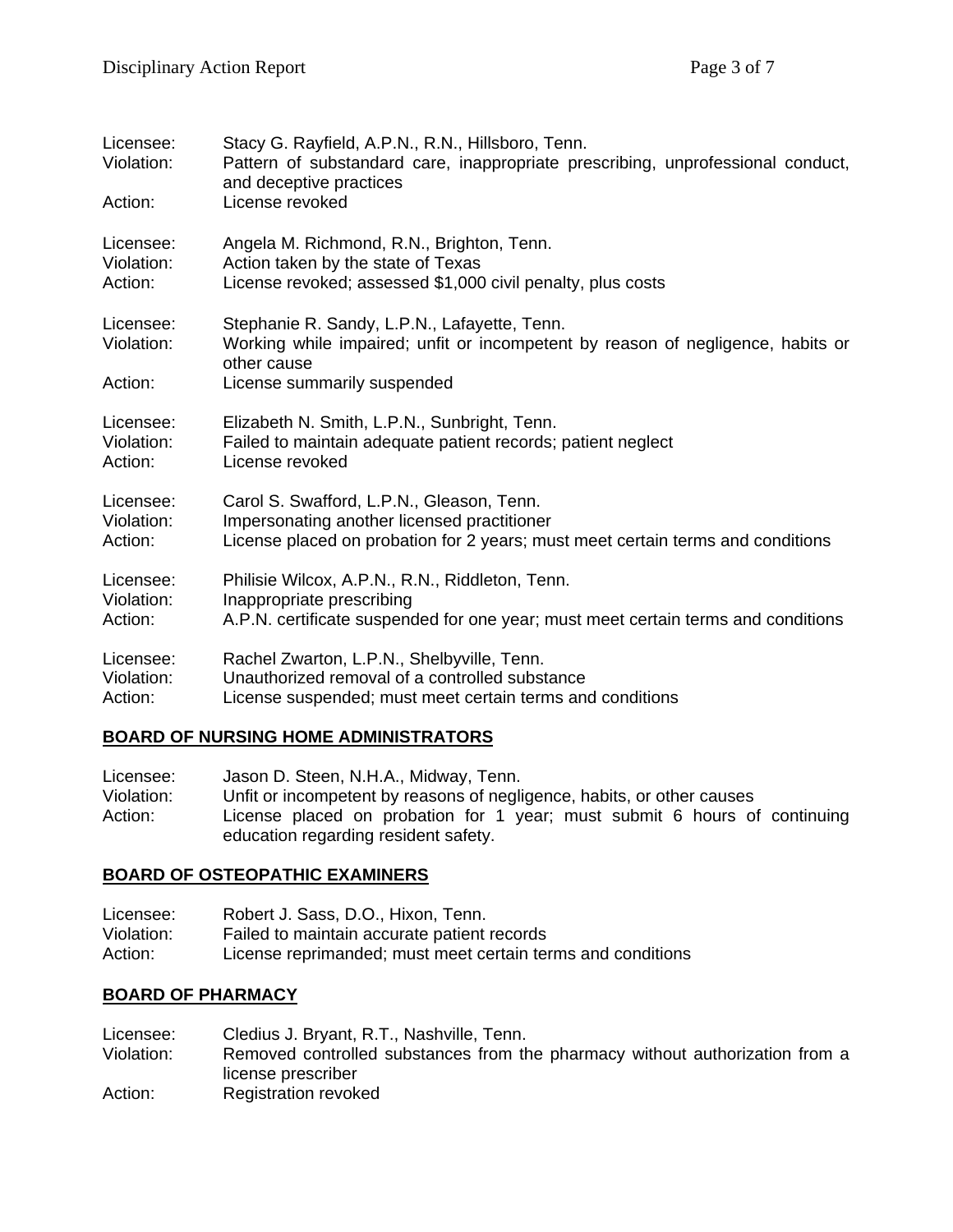| Licensee:<br>Violation:<br>Action: | Stephen F. Davis, D.Ph., Lakeland, Tenn.<br>Guilty of a crime<br>License revoked                                                                                                                               |
|------------------------------------|----------------------------------------------------------------------------------------------------------------------------------------------------------------------------------------------------------------|
| Licensee:<br>Violation:            | Misty D. Elsea, R.T., Sale Creek, Tenn.<br>Removed controlled substances from the<br>pharmacy for resale<br>without<br>authorization from a license prescriber                                                 |
| Action:                            | <b>Registration revoked</b>                                                                                                                                                                                    |
| Licensee:<br>Violation:            | Jasmine L. Harris, D.Ph., Cordova, Tenn.<br>Created prescriptions without authorization from a license prescriber for<br>Hydrocodone and Tussionex and then dispensed those medications in return for<br>money |
| Action:                            | License revoked                                                                                                                                                                                                |
| Licensee:<br>Violation:            | Ciara Q. Robinson, R.T., Nashville, Tenn.<br>Removed controlled substances from the pharmacy for personal use and resale,<br>without authorization from a license prescriber                                   |
| Action:                            | <b>Registration revoked</b>                                                                                                                                                                                    |
| Licensee:<br>Violation:            | John C. Sanders, R.T., Ripley, Tenn.<br>Removed controlled substances from the pharmacy without authorization from a<br>license prescriber                                                                     |
| Action:                            | License revoked                                                                                                                                                                                                |
| Licensee:<br>Violation:            | Walgreens Pharmacy #4346, Nashville, Tenn.<br>Failed to provided patient counseling to patients or patient caregivers in<br>accordance with board rules                                                        |
| Action:                            | Assessed \$1,000 civil penalty; must submit an acceptable, store specific corrective<br>plan of action that addresses failure to counsel.                                                                      |
| Licensee:                          | Walgreens Pharmacy #4707, Nashville, Tenn.                                                                                                                                                                     |
| Violation:                         | Failed to provided patient counseling to patients or patient caregivers in<br>accordance with board rules                                                                                                      |
| Action:                            | Assessed \$1,000 civil penalty; must submit an acceptable, store specific corrective<br>plan of action that addresses failure to counsel.                                                                      |
| Licensee:                          | Tosha L. Webb, R.T., McMinnville, Tenn.                                                                                                                                                                        |
| Violation:                         | Created prescriptions that were dispensed from the<br>without<br>pharmacy<br>authorization from a license prescriber                                                                                           |
| Action:                            | <b>Registration revoked</b>                                                                                                                                                                                    |

#### **BOARD OF PROFESSIONAL COUNSELS, MARITAL AND FAMILY THERAPISTS AND CLINICAL PASTORAL THERAPISTS**

| Licensee:             | Solomie Guinn, L.P.C., Memphis, Tenn.                                                          |
|-----------------------|------------------------------------------------------------------------------------------------|
| Violation:<br>Action: | Engaging in professional misconduct, unethical or unprofessional misconduct<br>License revoked |
|                       |                                                                                                |

Licensee: Richard L. Long, L.P.C., Charlotte, Tenn.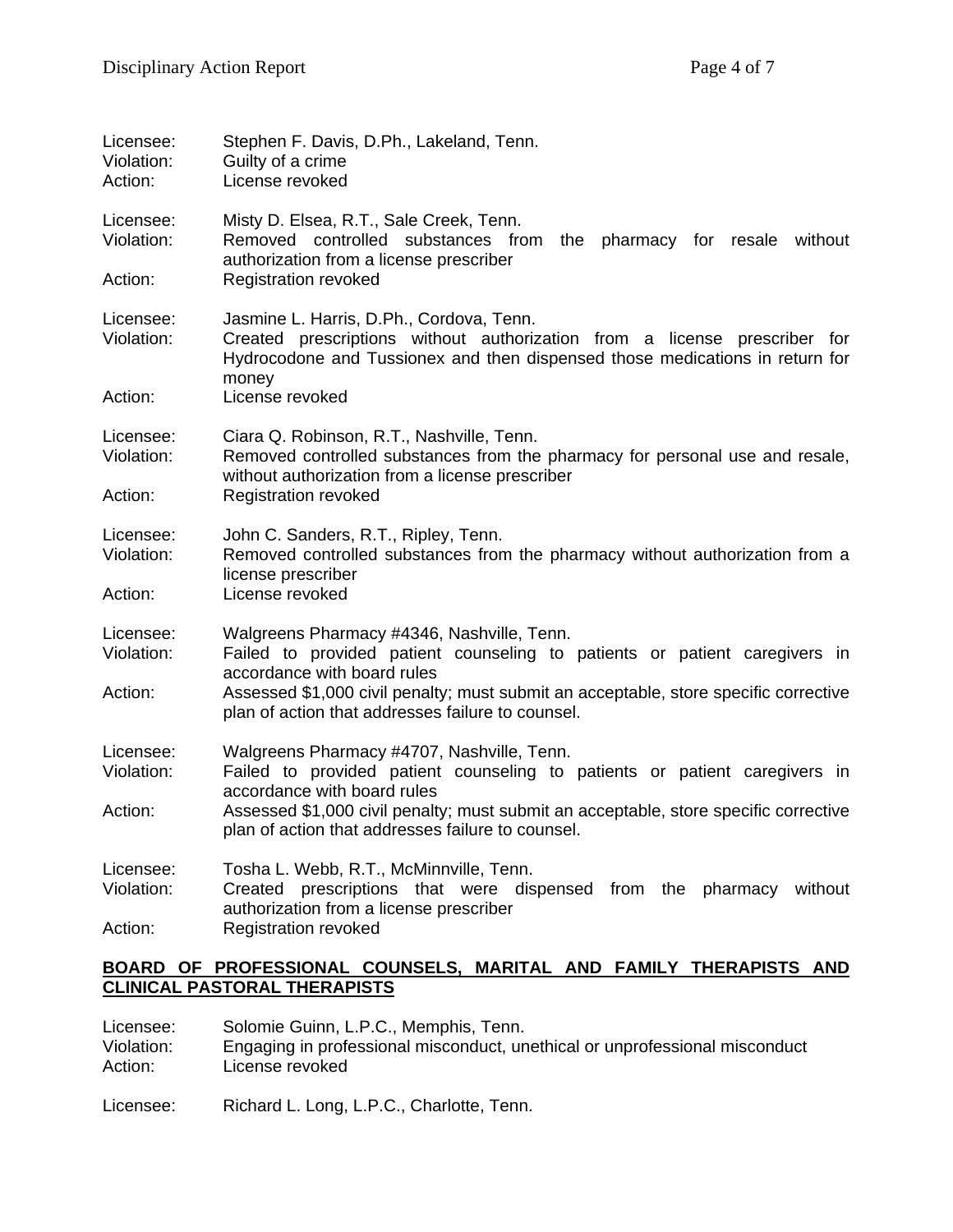Violation: Engaging in professional misconduct, unethical or unprofessional misconduct Action: License revoked

# **BOARD OF RESPIRATORY CARE**

| Licensee:                 | Kylie Dozier, C.R.T., Nashville, Tenn.                                                                                                                                                                        |
|---------------------------|---------------------------------------------------------------------------------------------------------------------------------------------------------------------------------------------------------------|
| Violation:                | Failed to comply with board requirements                                                                                                                                                                      |
| Action:                   | License placed on probation for 3 yrs.; assessed \$1,000 civil penalty, plus costs                                                                                                                            |
| Licensee:                 | Shannon S. Ferrell, L.C.R.T., Bloomington Springs, Tenn.                                                                                                                                                      |
| Violation:                | Working while impaired                                                                                                                                                                                        |
| Action:                   | License suspended; must meet certain terms and conditions                                                                                                                                                     |
| Licensee:                 | Christina Beth Griffin, C.R.T., Oklahoma City, Ok.                                                                                                                                                            |
| Violation:                | Failed to satisfy student loan                                                                                                                                                                                |
| Action:                   | License suspended                                                                                                                                                                                             |
| Licensee:                 | Melissa C. Jones, C.R.T., Chattanooga, Tenn.                                                                                                                                                                  |
| Violation:                | Failed to satisfy student loan                                                                                                                                                                                |
| Action:                   | License suspended                                                                                                                                                                                             |
| Licensee:                 | Marcus E. Lambert, C.R.T., Memphis, Tenn.                                                                                                                                                                     |
| Violation:                | Failed to satisfy student loan                                                                                                                                                                                |
| Action:                   | License suspended                                                                                                                                                                                             |
| Individual;<br>Violation: | Nicholas W. Ramey, Hohenwald, Tenn.<br>Directed unlicensed employees to set up, adjust the pressure to and adjust the<br>masks for C-PAP and Bi-PAP machines delivered to patients by unlicensed<br>employees |
| Action:                   | Assessed \$2,500 civil penalty, plus costs                                                                                                                                                                    |

# **BOARD OF SOCIAL WORKER**

| Licensee:                            | Marvin D. Ginn Jr., L.C.S.W., Oakland, Tenn.*                                                                                                                                                                 |
|--------------------------------------|---------------------------------------------------------------------------------------------------------------------------------------------------------------------------------------------------------------|
| Violation:                           | Failed to properly maintain sufficient continuing education credits                                                                                                                                           |
| Action:                              | Assessed \$100 civil penalty; must submit 21 continuing education credits.                                                                                                                                    |
| Individual:<br>Violation:<br>Action: | Richard Long, Charlotte, Tenn.<br>Practicing in an unlicensed capacity<br>Cease and desist the practice of practicing in the capacity of a licensed social<br>worker, or in any other capacity of social work |
| Licensee:                            | Melody A. Miller, L.M.S.W., Cookeville, Tenn.*                                                                                                                                                                |
| Violation:                           | Failed to properly maintain sufficient continuing education credits                                                                                                                                           |
| Action:                              | Assessed \$100 civil penalty; must submit 15 continuing education credits                                                                                                                                     |
| Licensee:                            | Shanika A. Moore, L.M.S.W., Bartlett, Tenn.*                                                                                                                                                                  |
| Violation:                           | Failed to properly maintain sufficient continuing education credits                                                                                                                                           |
| Action:                              | Assessed \$100 civil penalty; must submit 19 continuing education credits                                                                                                                                     |
| Licensee:                            | Lana T. Norton, L.C.S.W., Murfreesboro, Tenn.*                                                                                                                                                                |